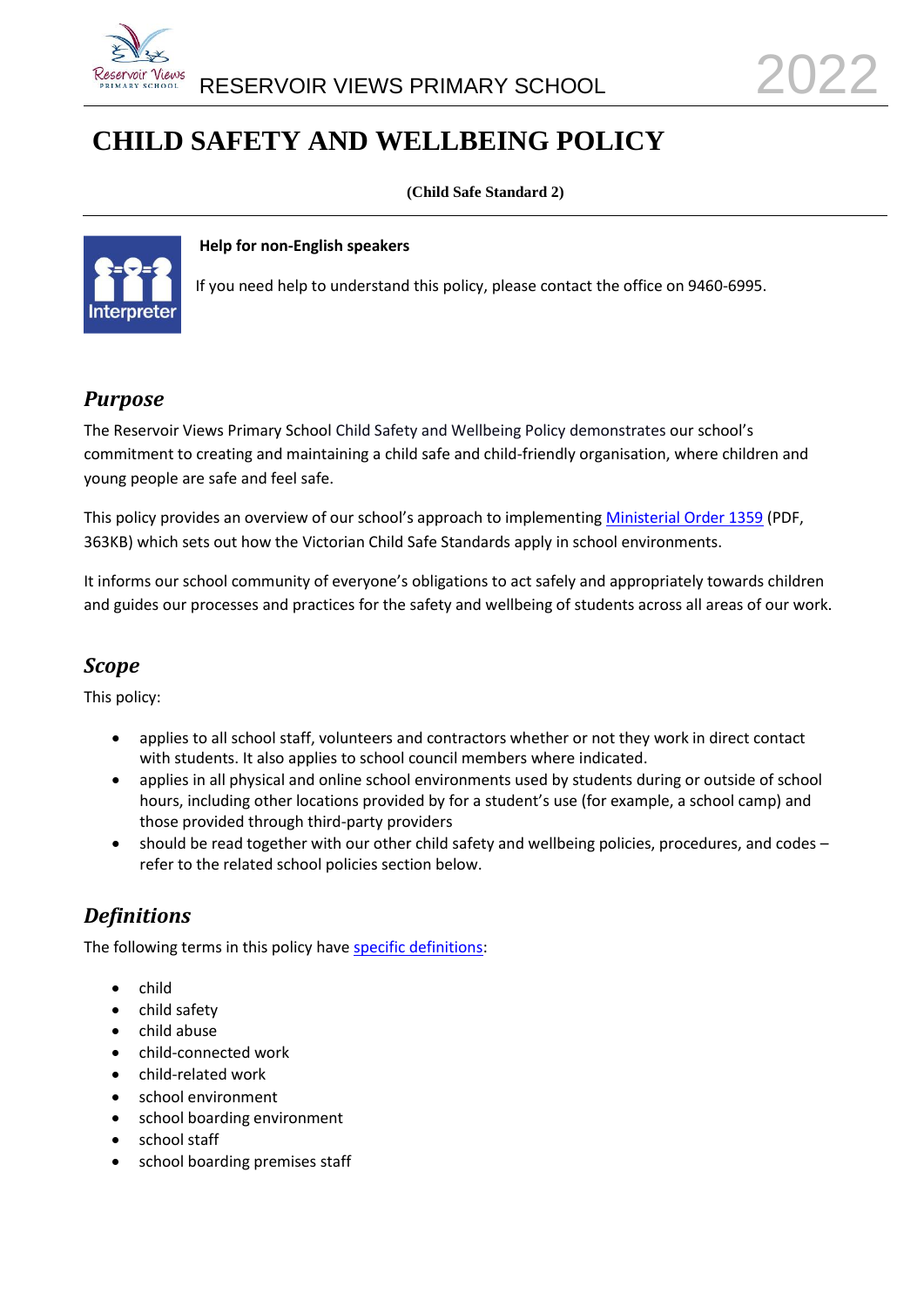- school governing authority
- school boarding premises governing authority
- student
- volunteer.

## *STATEMENT OF COMMITMENT TO CHILD SAFETY*

Reservoir Views Primary School is a child safe organisation which welcomes all children, young people and their families.

We are committed to providing environments where our students are safe and feel safe, where their participation is valued, their views respected, and their voices are heard about decisions that affect their lives. Our child safe policies, strategies and practices are inclusive of the needs of all children and students.

We have no tolerance for child abuse and take proactive steps to identify and manage any risks of harm to students in our school environments.

We promote positive relationships between students and adults and between students and their peers. These relationships are based on trust and respect.

We take proactive steps to identify and manage any risk of harm to students in our school environment. When child safety concerns are raised or identified, we treat these seriously and respond promptly and thoroughly.

Particular attention is given to the child safety needs of Aboriginal students, those from culturally and linguistically diverse backgrounds, international students, students with disabilities, those unable to live at home, children and young people who identify as lesbian, gay, bisexual, trans and gender diverse, intersex and queer (LGBTIQ+) and other students experiencing risk or vulnerability. Inappropriate or harmful behaviour targeting students based on these or other characteristics, such as racism or homophobia, are not tolerated at our school, and any instances identified will be addressed with appropriate consequences. Child safety is a shared responsibility. Every person involved in our school has an important role in promoting child safety and wellbeing and promptly raising any issues or concerns about a child's safety.

We are committed to regularly reviewing our child safe practices, and seeking input from our students, families, staff, and volunteers to inform our ongoing strategies.

### *Roles and responsibilities*

#### **School leadership team**

Our school leadership team (comprising the principal and assistant principal) is responsible for ensuring that a strong child safe culture is created and maintained, and that policies and practices are effectively developed and implemented in accordance with Ministerial Order 1359.

Principals and assistant principals will:

- ensure effective child safety and wellbeing governance, policies, procedures, codes and practices are in place and followed
- model a child safe culture that facilitates the active participation of students, families and staff in promoting and improving child safety, cultural safety and wellbeing
- enable inclusive practices where the diverse needs of all students are considered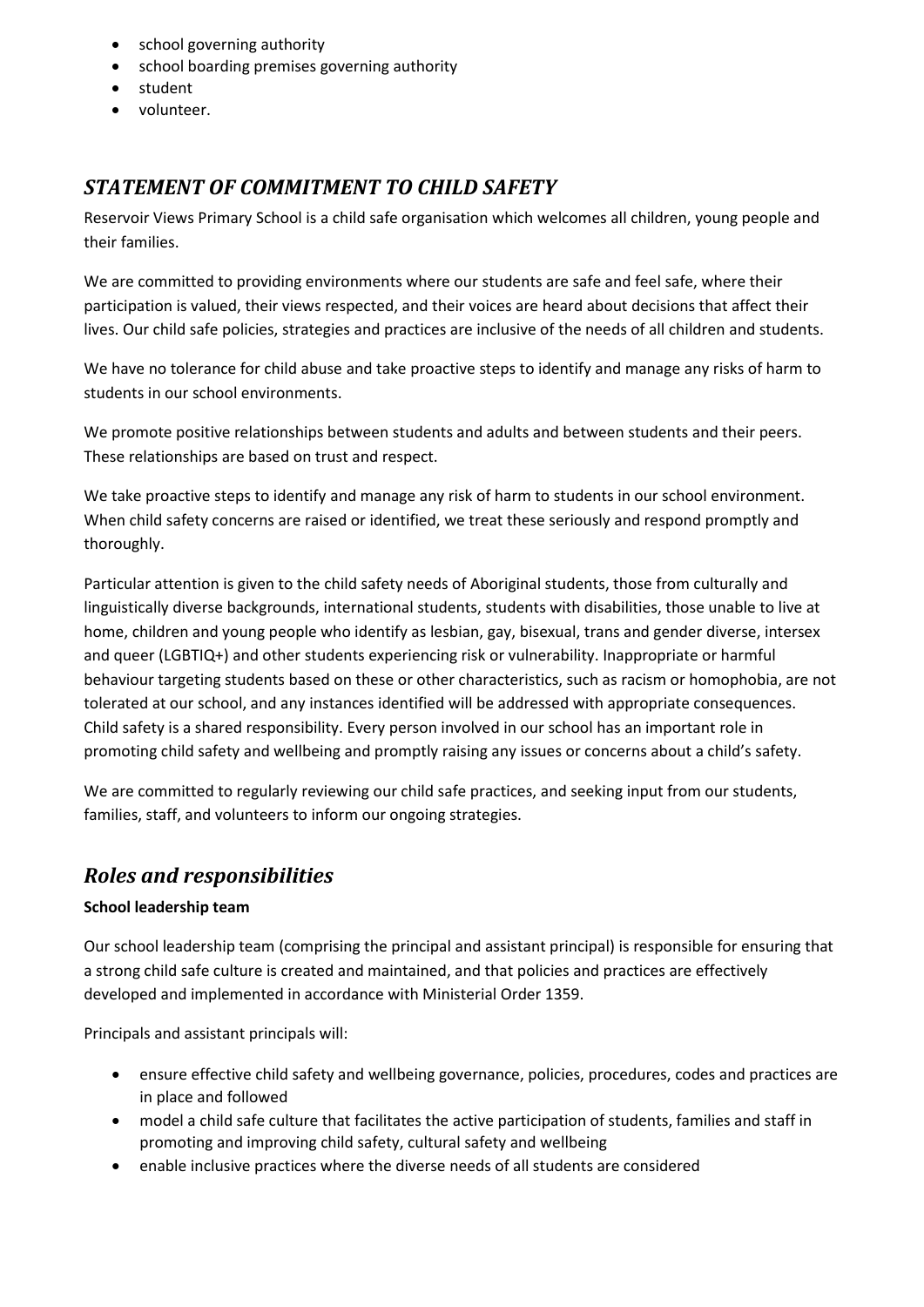- reinforce high standards of respectful behaviour between students and adults, and between students
- promote regular open discussion on child safety issues within the school community including at leadership team meetings, staff meetings and school council meetings
- facilitate regular professional learning for staff and volunteers (where appropriate) to build deeper understandings of child safety, cultural safety, student wellbeing and prevention of responding to abuse
- create an environment where child safety complaints and concerns are readily raised, and no one is discouraged from reporting an allegation of child abuse to relevant authorities.

#### **School staff and volunteers**

All staff and volunteers will:

- participate in child safety and wellbeing induction and training provided by the school or the Department of Education and Training, and always follow the school's child safety and wellbeing policies and procedures
- act in accordance with our Child Safety Code of Conduct <https://www.reservoirviewsps.vic.edu.au/policies>
- identify and raise concerns about child safety issues in accordance with our Child Safety Responding and Reporting Obligations Policy and Procedures <https://www.reservoirviewsps.vic.edu.au/policies> including following the [Four Critical Actions for Schools](https://www.education.vic.gov.au/school/teachers/health/childprotection/Pages/report.aspx)
- ensure students' views are taken seriously and their voices are heard about decisions that affect their lives
- implement inclusive practices that respond to the diverse needs of students.

#### **School council**

In performing the functions and powers given to them under the *Education and Training Reform Act 2006*, school council members will:

- champion and promote a child safe culture with the broader school community
- ensure that child safety is a regular agenda item at school council
- undertake annual training on child safety,
- approve updates to, and act in accordance with the Child Safety Code of Conduct to the extent that it applies to school council employees and members
- when hiring school council employees, ensure that selection, supervision, and management practices are child. At our school, school council employment duties are delegated to the principal who is bound by this policy.

#### **Specific staff child safety responsibilities**

Reservoir Views Primary School has nominated a child safety champion (the assistant principal) to support the principal to implement our child safety policies and practices, including staff and volunteer training.

The responsibilities of the child safety champion are outlined at [Guidance for child safety champions.](https://www.vic.gov.au/guidance-child-safety-champions) In addition to these roles, our child safety champion is also responsible for:

• coordinating the Program for Students with Disabilities program at Reservoir Views Primary School

Our principal and assistant principal are the first point of contact for child safety concerns or queries and for coordinating responses to child safety incidents.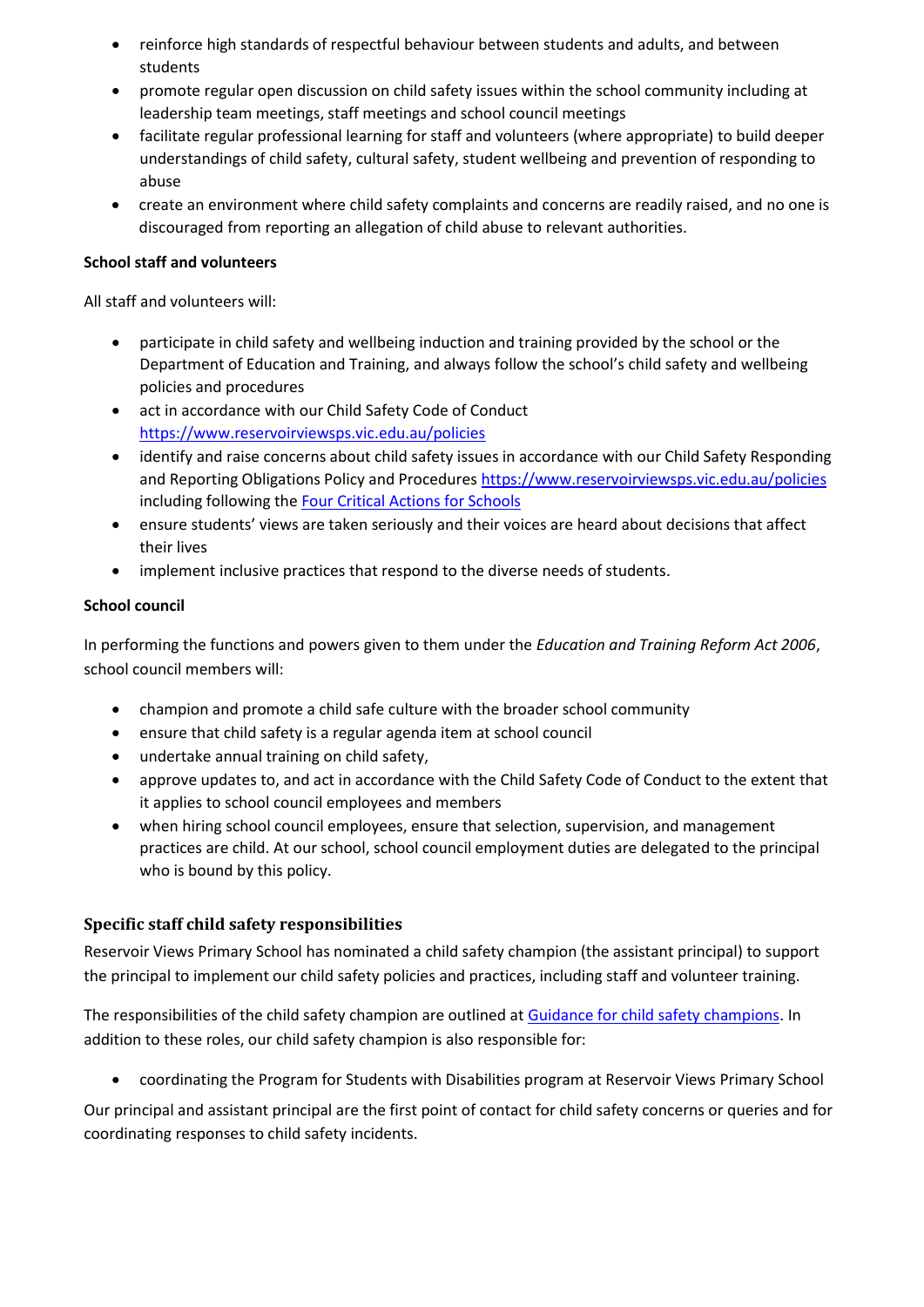- The principal and assistant principal are responsible for monitoring the school's compliance with the Child Safety and Wellbeing Policy. Anyone in our school community should approach these staff if they have any concerns about the school's compliance with the Child Safety and Wellbeing Policy.
- The principal is responsible for informing the school community about this policy, and making it publicly available

## *Child Safety Code of Conduct*

Our Child Safety Code of Conduct sets the boundaries and expectations for appropriate behaviours between adults and students. It also clarifies behaviours that are not acceptable in our physical and online environments.

We ensure that students also know what is acceptable and what is not acceptable so that they can be clear and confident about what to expect from adults in the school.

The Child Safety Code of Conduct<https://www.reservoirviewsps.vic.edu.au/policies>also includes processes to report inappropriate behaviour.

### *Managing risks to child safety and wellbeing*

At our school we identify, assess and manage risks to child safety and wellbeing in our physical and online school environments. These risks are managed through our child safety and wellbeing policies, procedures and practices, and in our activity specific risk registers, such as those we develop for off-site overnight camps, adventure activities and facilities and services we contract through third party providers for student use.

Our Child Safety Risk Register is used to record any identified risks related to child abuse alongside actions in place to manage those risks. Our school leadership team will monitor and evaluate the effectiveness of the actions in the Child Safety Risk Register at least annually.

## *Establishing a culturally safe environment*

At Reservoir Views Primary School we are committed to establishing an inclusive and culturally safe school where the strengths of Aboriginal culture, values and practices are respected.

We think about how every student can have a positive experience in a safe environment. For Aboriginal students, we recognise the link between Aboriginal culture, identity and safety and actively create opportunities for Aboriginal students and the Aboriginal community to have a voice and presence in our school planning, policies, and activities.

We have developed the following strategies to promote cultural safety in our school community:

- Begin events and meetings with a Welcome to Country or an Acknowledgement of Country as a standing agenda item.
- Fly the Aboriginal and Torres Strait Islander flags on school grounds.
- Display plaques and signs to Acknowledge Country and Traditional Owners.
- Make Aboriginal voice part of decision making in matters that affect Aboriginal students. Be open to different ways of doing and expressing things.
- Celebrate the local Aboriginal community in communications with students, staff, volunteers and families. Share information through school newsletters, school assemblies, parent information nights.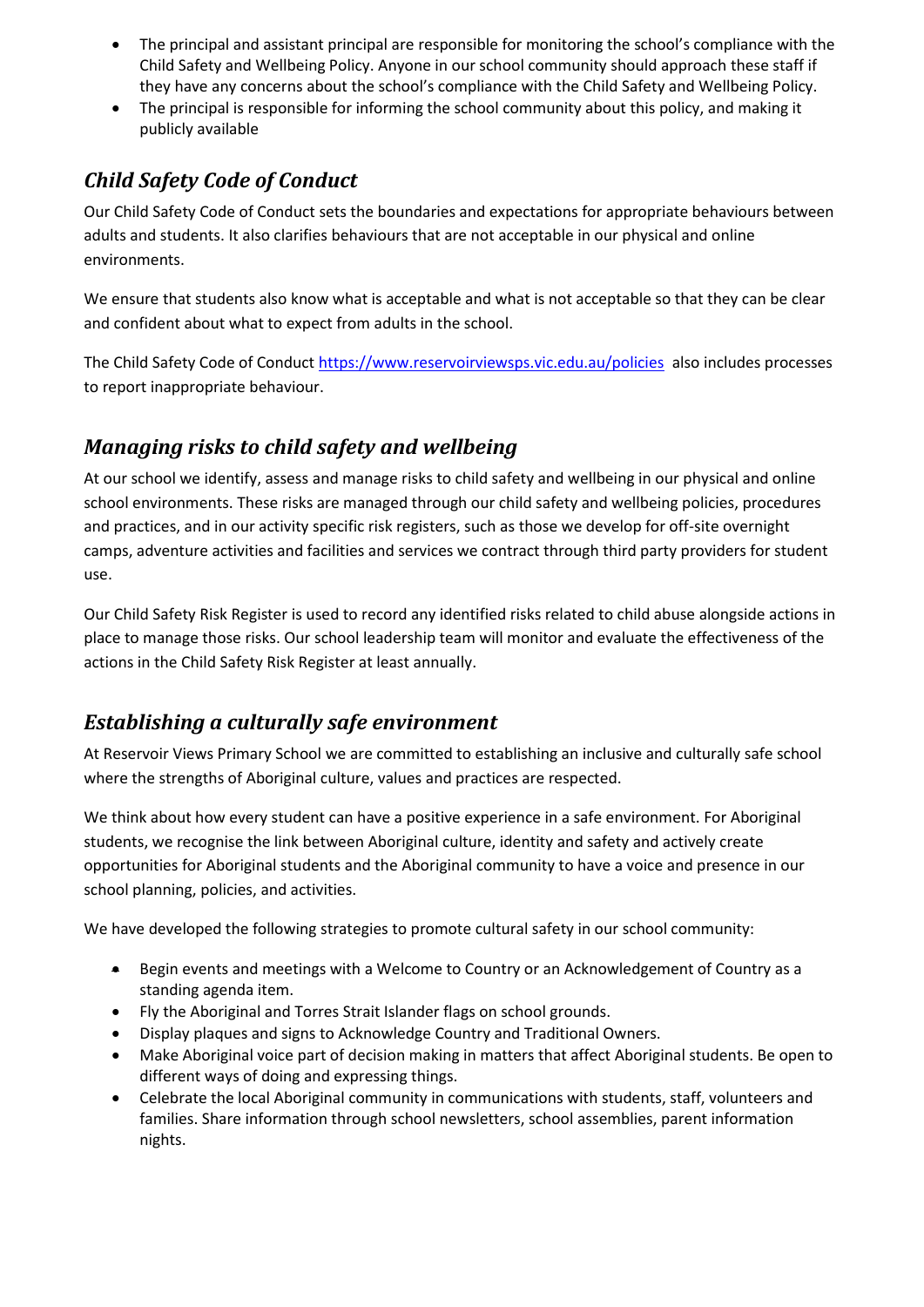- Lead on safety and inclusion for all Aboriginal students and their families. Learn more about Aboriginal histories and cultures, both locally and across Australia. Speak with respect and confidence about Aboriginal culture, knowledge systems and people.
- Build schoolwide knowledge of Aboriginal histories, cultures, perspectives, values, skills and attitudes.
- Acknowledge and draw on the existing knowledge of Aboriginal students and their families.
- Ask for feedback from Aboriginal students and their families about what the school does well, and what can be improved
- Use [Koorie Engagement Support Officers](https://www.vic.gov.au/koorie-education-coordinator-contact-details) (KESOs) to provide advice to government schools about creating culturally inclusive learning environments.
- Use the [Marrung Aboriginal Education Plan 2016](https://www.vic.gov.au/marrung)–2026 to guide the school's support for Aboriginal self-determination.
- Express zero tolerance of racism in your statement of commitment to child safety included in your Child Safety and Wellbeing Policy and other documents.
- Address racism from students, staff, volunteers or visitors directly. Make sure racist speech or actions are always dealt with, and the culture of the school works to prevent incidents from occurring.
- Train staff and volunteers to understand the importance of Aboriginal culture to the wellbeing and safety of Aboriginal students.
- Work with the local Aboriginal community to build staff, volunteer and student knowledge and respect for Aboriginal culture and to promote cultural inclusion.
- Arrange [Community Understanding Safety Training](https://www.vaeai.org.au/community-understanding-safety-training-online-information-session/) (CUST) or equivalent for staff.
- Find out about the Traditional Owners of the land/s where the school is situated at the Map of [Indigenous](https://aiatsis.gov.au/explore/map-indigenous-australia) Australia and learn about the importance of [acknowledging Traditional](https://www.indigenous.gov.au/contact-us/welcome_acknowledgement-country) Owners.
- Include Aboriginal history and culture in professional learning for staff and volunteers and in curriculum planning for students.
- Develop a resource bank of digital, hardcopy print and other artefacts that support the inclusion of Aboriginal content across the curriculum
- Support local Aboriginal businesses through school procurement.
- Engage with local Aboriginal communities via Traditional Owner groups, corporations or the Registered Aboriginal Party to review cultural safety in school environment, systems and processes.
- Engage with the Local Aboriginal Education Consultative Group (LAECG) and/or the Victorian Aboriginal Education Association Incorporated (VAEAI).

### *Student empowerment*

To support child safety and wellbeing at Reservoir Views Primary School, we work to create an inclusive and supportive environment that encourages students and families to contribute to our child safety approach and understand their rights and their responsibilities.

Respectful relationships between students are reinforced and we encourage strong friendships and peer support in the school to ensure a sense of belonging through implementing our whole school approach to Respectful Relationships, our student Code of Conduct and our school values.

We inform students of their rights through our whole school approach to Respectful Relationships and our ongoing Start Up program and give them the skills and confidence to recognise unsafe situations with adults or other students and to speak up and act on concerns relating to themselves or their peers. We ensure our students know who to talk to if they are worried or feeling unsafe and we encourage them to share concerns with a trusted adult at any time. Students and families can also access information on how to report concerns at our front office.

When the school is gathering information in relation to a complaint about alleged misconduct or abuse of a child, we will listen to the complainant's account and take them seriously, check our understanding of the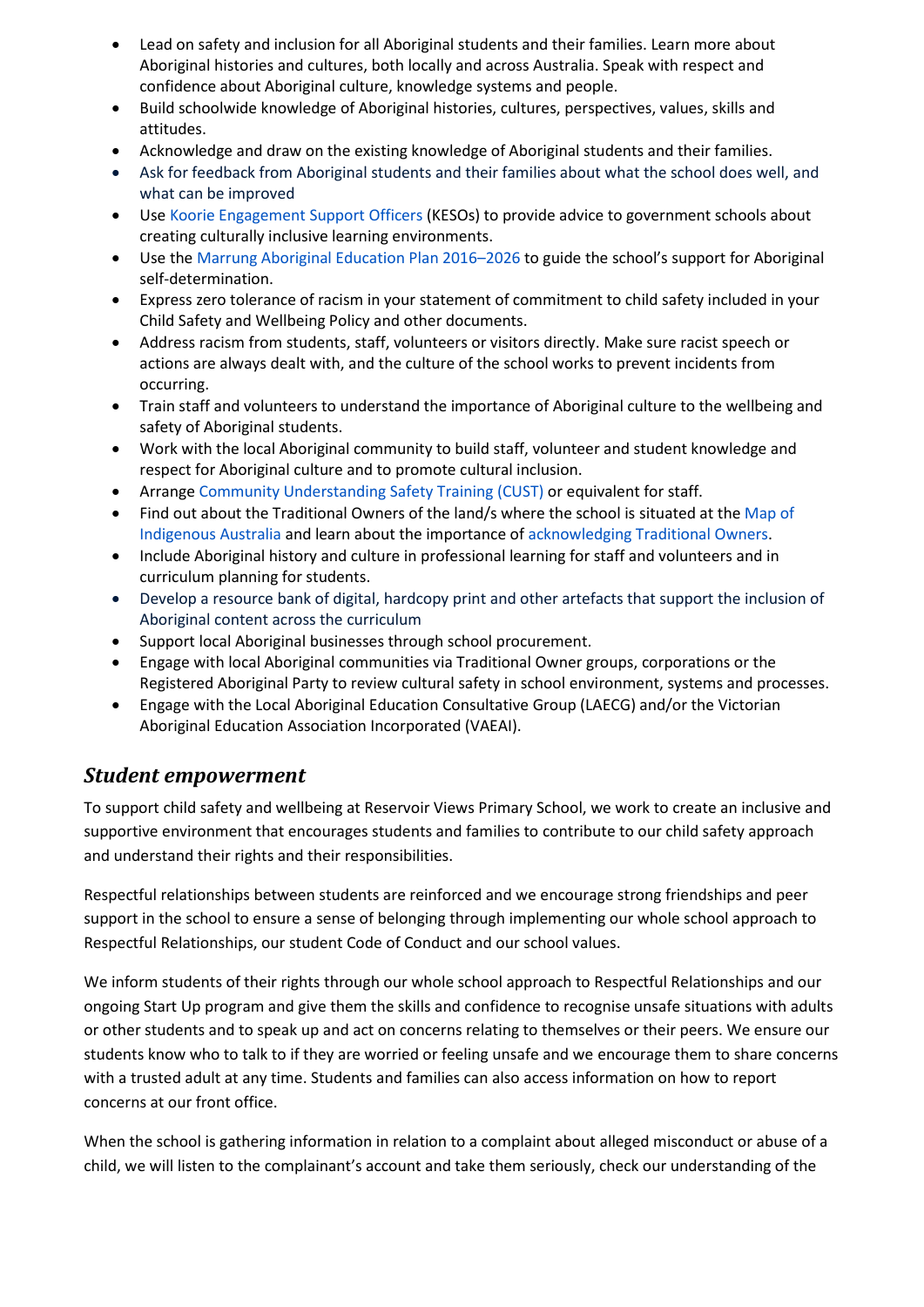complaint, support the student and keep them (and their parents and carers, as appropriate) informed about progress.

# **Family engagement**

Our families and the school community have an important role in monitoring and promoting children's safety and wellbeing and helping children to raise any concerns.

To support family engagement, at Reservoir Views Primary School we are committed to providing families and community with accessible information about our school's child safe policies and practices and involving them in our approach to child safety and wellbeing.

We will create opportunities for families to have input into the development and review of our child safety policies and practices and encourage them to raise any concerns and ideas for improvement.

We do this by:

- Reviewing these polices through our community sub-committee of school council
- all of our child safety policies and procedures will be available for students and parents on our school website
- Newsletters and Compass updates will inform families and the school community about any significant updates to our child safety policies or processes, and strategies or initiatives that we are taking to ensure student safety.
- PROTECT Child Safety posters will be displayed across the school Diversity and equity

As a child safe organisation, we celebrate the rich diversity of our students, families and community and promote respectful environments that are free from discrimination. Our focus is on wellbeing and growth for all.

We recognise that every child has unique skills, strengths and experiences to draw on.

We pay particular attention to individuals and groups of children and young people in our community with additional and specific needs. This includes tailoring our child safety strategies and supports to the needs of:

- Aboriginal children and young people
- children from culturally and linguistically diverse backgrounds
- children and young people with disabilities
- children unable to live at home or impacted by family violence
- international students
- children and young people who identify as LGBTIQ+.

Our Student Wellbeing and Engagement Policy <https://www.reservoirviewsps.vic.edu.au/policies> provides more information about the measures we have in place to support diversity and equity.

### *Suitable staff and volunteers*

At Reservoir Views Primary School we apply robust child safe recruitment, induction, training, and supervision practices to ensure that all staff, contractors, and volunteers are suitable to work with children.

#### **Staff recruitment**

When recruiting staff, we follow the Department of Education and Training's recruitment policies and guidelines, available on the Policy and Advisory Library (PAL) at: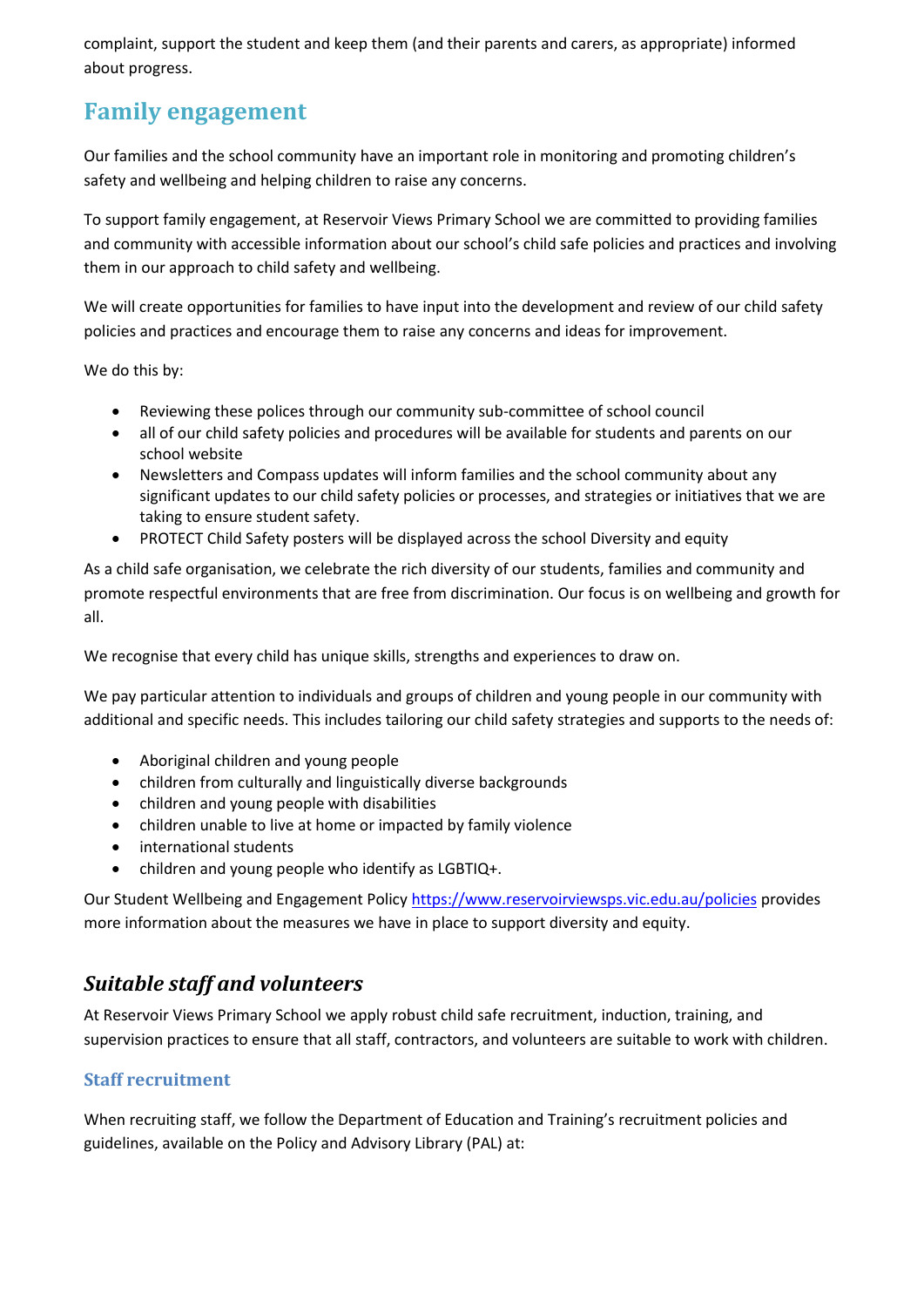- [Recruitment in Schools](https://www2.education.vic.gov.au/pal/recruitment-schools/overview)
- [Suitability for Employment Checks](https://www2.education.vic.gov.au/pal/suitability-employment-checks/overview)
- [School Council Employment](https://www2.education.vic.gov.au/pal/school-council-employment/overview)
- [Contractor OHS Management.](https://www2.education.vic.gov.au/pal/contractor-ohs-management/policy)

When engaging staff to perform child-related work, we:

- sight, verify and record the person's Working with Children clearance or equivalent background check such as a Victorian teaching registration
- collect and record:
	- o proof of the person's identity and any professional or other qualifications
	- o the person's history of working with children
	- o references that address suitability for the job and working with children.
	- $\circ$  references that address suitability for the job and working with children.

#### **Staff induction**

All newly appointed staff will be expected to participate in our child safety and wellbeing induction program. The program will include a focus on:

- the Child Safety and Wellbeing Policy (this document)
- the Child Safety Code of Conduct
- the Child Safety Responding and Reporting Obligations (including Mandatory Reporting) Policy and Procedures and
- any other child safety and wellbeing information that school leadership considers appropriate to the nature of the role.

#### **Ongoing supervision and management of staff**

All staff engaged in child-connected work will be supervised appropriately to ensure that their behaviour towards children is safe and appropriate.

Staff will be monitored and assessed to ensure their continuing suitability for child-connected work. This will be done by regular performance reviews and processes.

Inappropriate behaviour towards children and young people will be managed swiftly and in accordance with our school and department policies and our legal obligations. Child safety and wellbeing will be paramount.

#### **Suitability of volunteers**

All volunteers are required to comply with our Volunteers Policy

<https://www.reservoirviewsps.vic.edu.au/policies> which describes how we assess the suitability of prospective volunteers and outlines expectations in relation to child safety and wellbeing induction and training, and supervision and management.

### *Child safety knowledge, skills and awareness*

Ongoing training and education are essential to ensuring that staff understand their roles and responsibilities and develop their capacity to effectively address child safety and wellbeing matters.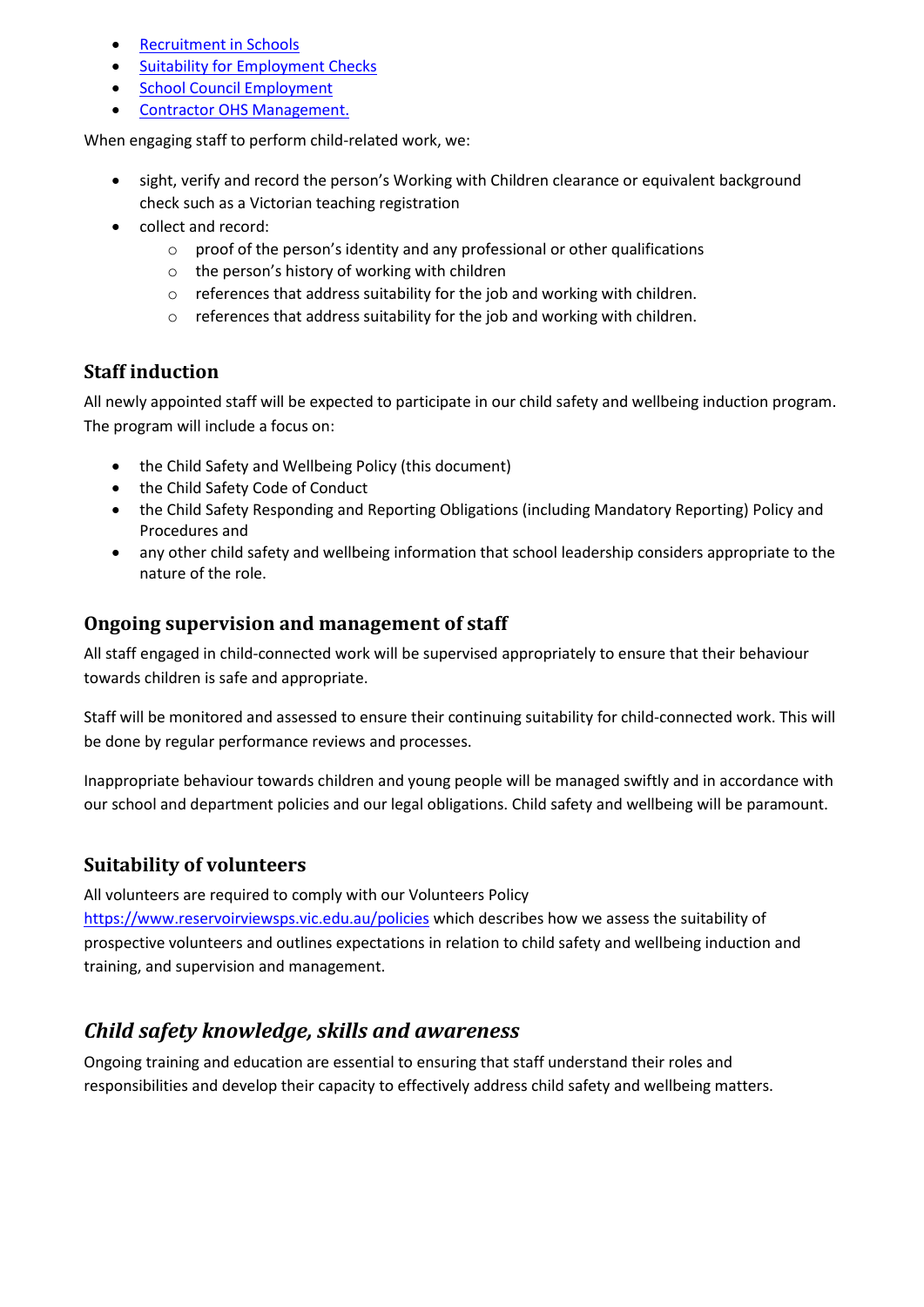In addition to the child safety and wellbeing induction, our staff will participate in a range of training and professional learning to equip them with the skills and knowledge necessary to maintain a child safe environment.

Staff child safety and wellbeing training will be delivered at least annually and will include guidance on:

- our school's child safety and wellbeing policies, procedures, codes, and practices
- completing the Protecting Children [Mandatory Reporting and Other](http://elearn.com.au/det/protectingchildren/) Legal Obligations online module annually
- recognising indicators of child harm including harm caused by other children and students
- responding effectively to issues of child safety and wellbeing and supporting colleagues who disclose harm
- how to build culturally safe environments for children and students
- information sharing and recordkeeping obligations
- how to identify and mitigate child safety and wellbeing risks in the school environment.

Other professional learning and training on child safety and wellbeing, for example, training for our volunteers, will be tailored to specific roles and responsibilities and any identified or emerging needs or issues.

### **School council training and education**

To ensure our school council is equipped with the knowledge required to make decisions in the best interests of student safety and wellbeing, and to identify and mitigate child safety and wellbeing risks in our school environment, the council is trained at least annually. Training includes guidance on:

- individual and collective obligations and responsibilities for implementing the Child Safe Standards and managing the risk of child abuse
- child safety and wellbeing risks in our school environment
- Reservoir Views Primary School child safety and wellbeing policies, procedures, codes and practices

### *Complaints and reporting processes*

Reservoir Views Primary School fosters a culture that encourages staff, volunteers, students, parents, and the school community to raise concerns and complaints. This makes it more difficult for breaches of the code of conduct, misconduct or abuse to occur and remain hidden.

We have clear pathways for raising complaints and concerns and responding and this is documented in our school's Complaint Policy. The Complaints Policy can be found at <https://www.reservoirviewsps.vic.edu.au/policies>

If there is an incident, disclosure, allegation or suspicion of child abuse, all staff and volunteers (including school council employees) must follow our Child Safety Responding and Reporting Obligations Policy and Procedures located on our website [https://www.reservoirviewsps.vic.edu.au/policies.](https://www.reservoirviewsps.vic.edu.au/policies) Our policy and procedures address complaints and concerns of child abuse made by or in relation to a child or student, school staff, volunteers, contractors, service providers, visitors or any other person while connected to the school.

As soon as any immediate health and safety concerns are addressed, and relevant school staff have been informed, we will ensure our school follows:

• the [Four Critical Actions](https://www.education.vic.gov.au/Documents/about/programs/health/protect/FourCriticalActions_ChildAbuse.pdf) for complaints and concerns relating to adult behaviour towards a child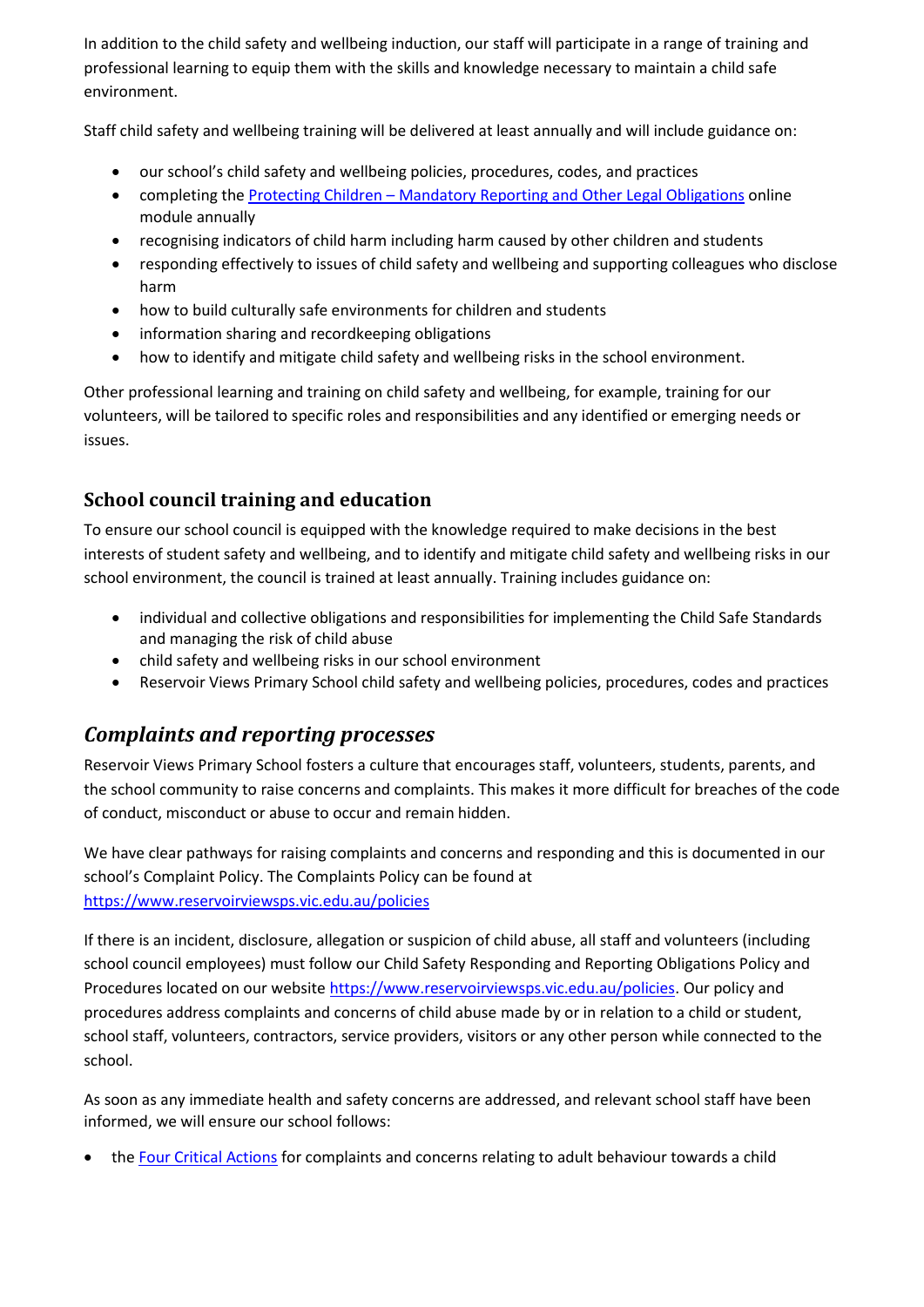the [Four Critical Actions: Student Sexual Offending](https://www.education.vic.gov.au/school/teachers/health/childprotection/Pages/stusexual.aspx) for complaints and concerns relating to student sexual offending

Our Student Wellbeing and Engagement Policy and Bullying Prevention Policy <https://www.reservoirviewsps.vic.edu.au/policies> cover complaints and concerns relating to student physical violence or other harmful behaviours.

## *Communications*

Reservoir Views Primary School is committed to communicating our child safety strategies to the school community through:

- ensuring that key child safety and wellbeing policies are available on our website including the Child Safety and Wellbeing Policy (this document), Child Safety Code of Conduct, and the Child Safety Responding and Reporting Obligations (including Mandatory Reporting) Policy and Procedure
- displaying PROTECT posters around the school
- updates in our school newsletter
- ensuring that child safety is a regular agenda item at school leadership meetings, staff meetings and school council meetings.

## *Privacy and information sharing*

Reservoir Views Primary School collects, uses, and discloses information about children and their families in accordance with Victorian privacy laws, and other relevant laws. For information on how our school collects, uses and discloses information refer to: [Schools' Privacy Policy](https://www.education.vic.gov.au/Pages/schoolsprivacypolicy.aspx).

### *Records management*

We acknowledge that good records management practices are a critical element of child safety and wellbeing and manage our records in accordance with the Department of Education and Training's policy: [Records Management](https://www2.education.vic.gov.au/pal/records-management/policy) – School Records

### *Review of child safety practices*

At Reservoir Views Primary School, we have established processes for the review and ongoing improvement of our child safe policies, procedures, and practices.

We will:

- review and improve our policy every 2 years or after any significant child safety incident
- analyse any complaints, concerns, and safety incidents to improve policy and practice
- act with transparency and share pertinent learnings and review outcomes with school staff and our school community.

## *Related policies and procedures*

This Child Safety and Wellbeing Policy is to be read in conjunction with other related school policies, procedures, and codes. These include our:

- Bullying Prevention Policy
- Child Safety Responding and Reporting Obligations Policy and Procedures
- Child Safety Code of Conduct